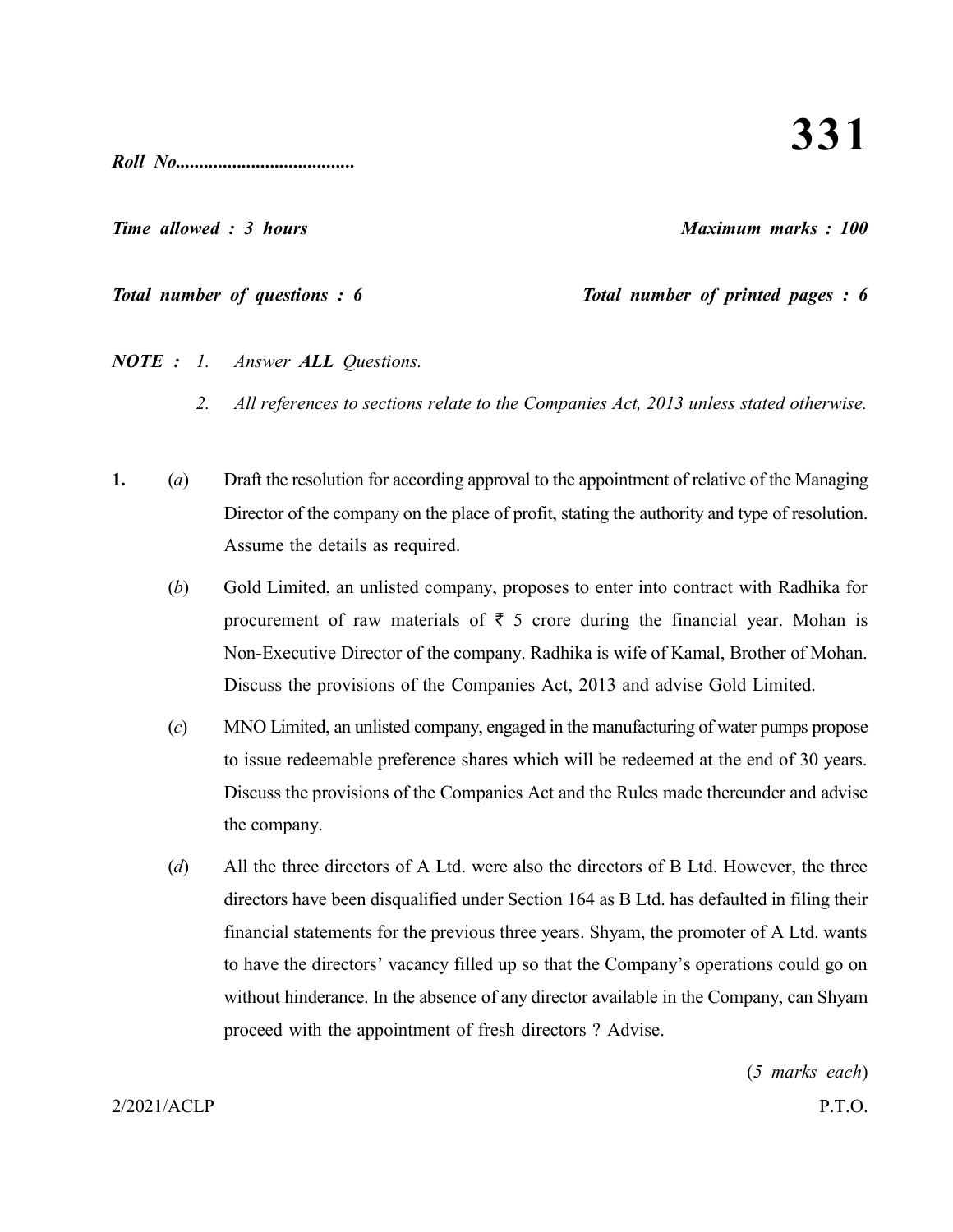## *Attempt all parts of either Q. No. 2 or Q. No. 2A*

- **2.** (*a*) Specify the matters to be included in the Board's Report of one person company and small company as per the provisions of the Companies Act, 2013 and the Rules made thereunder.
	- (*b*) BCD Limited has been incurring losses and has been defaulting in payment of interest and instalments of loans and an amount of  $\bar{\tau}$  30 crore is outstanding and due to consortium of banks. The consortium of banks have mooted a debt restructuring plan in accordance with the guidelines of Reserve Bank of India. The plan requires conversion of outstanding amount into equity shares of the company at the discount of 10% of the face value. The contention of the company is that under the provisions of the Companies Act, 2013, issue of shares at discount is prohibited. Advise the company.
	- (*c*) "The Board of Directors can exercise certain powers on behalf of the company by passing resolutions only at its meetings." Discuss.
	- (*d*) DYNK Inc., a company incorporated in USA, has established its Branch in Mumbai. Advise the company in regard to filing of the documents etc. under the Companies Act, 2013 and the Rules made thereunder.

(*4 marks each*)

# 2/2021/ACLP Contd. ........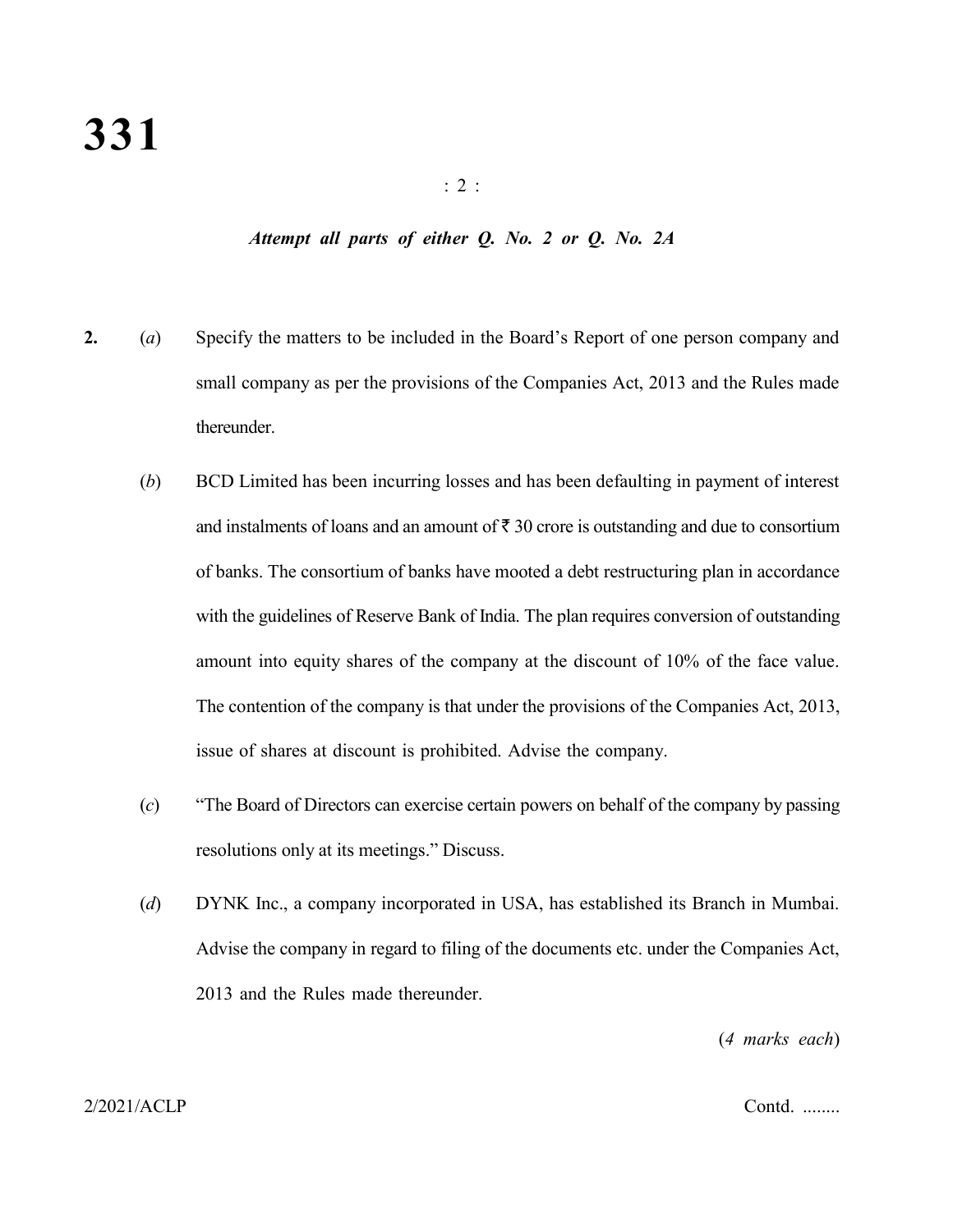# *OR (Alternate question to Q. No. 2)*

- **2A.** (*a*) XYZ Limited has not filed annual return and financial statements for the year ended 31st March, 2019. The company has defaulted in payment of redemption amount of debentures due in December, 2019 and repayment of matured deposits and interest due thereon and the defaults are still continuing. XYZ Limited is proposing to change its name to ABC Limited. Advise the company.
	- (*b*) F Ltd wishes to apply for change of its name under Section 13 of the Act. Comment whether the change of name shall be allowed in each of the following situations :
		- (*i*) F Ltd has not filled up the position of woman director, even though it is mandatory.
		- (*ii*) F Ltd has defaulted in payment of interest due on debentures.
		- (*iii*) F Ltd has not registered three charges created in the last two years.
		- (*iv*) F Ltd has defaulted in repayment of loan to National Infrastructure Bank.
	- (*c*) Z Ltd wants to pay remuneration to their Managing Director in excess of the limits specified in Schedule V as they do not have adequate profits. The Company has defaulted in payment of dues to banks as well as non-convertible debenture holders. Advise the Company on the approvals required to implement the above remuneration.
	- (*d*) ABC Limited is considering to come out with a public issue of equity shares. The company is considering to extend loan to the employees including directors and key managerial personnel upto one year of their salary to enable them to subscribe to the equity shares in the public issue. Advise the company.

(*4 marks each*)

# 2/2021/ACLP P.T.O.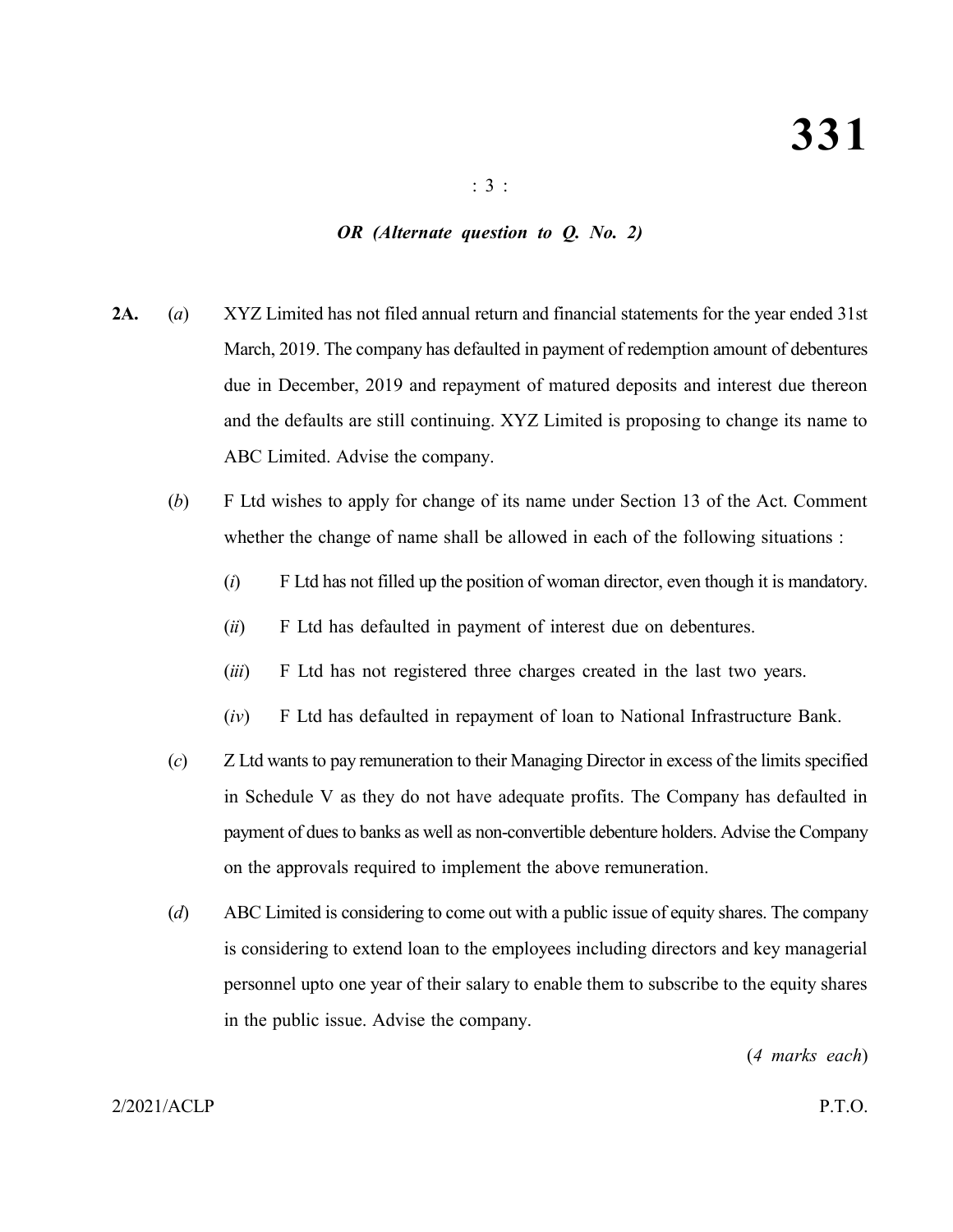## : 4 :

# *Attempt all parts of either Q. No. 3 or Q. No. 3A*

**3.** (*a*) Discuss in details 'omnibus approval of related party transactions'.

(*4 marks*)

- (*b*) Draft the resolution for payment of remuneration in addition to the sitting fees to the Non-Executive Directors, stating the authority and type of resolution. The company has appointed a Managing Director and also a Whole-time Director. Assume details as required. (*4 marks*)
- (*c*) State the relevant provisions of the Companies Act, 2013 and the Rules made thereunder for incorporation of one person company and opine on the following :
	- (*i*) ABC Private Limited desire to incorporate a one person company and become members of the company.
	- (*ii*) Dipak desire to incorporate 2 [two] one person company and become member of both companies.
	- (*iii*) Rakesh, an Indian citizen, who has stayed in India for 102 days during 2019-20, desire to incorporate a one person company.
	- (*iv*) Piyush, a minor is proposed to be made member of one person company. (*8 marks*)

# *OR (Alternate question to Q. No. 3)*

- **3A.** Write short notes on :
	- (*i*) Doctrine of 'constructive notice'
	- (*ii*) DPT-3
	- (*iii*) DIR-3 KYC
	- (*iv*) INC 22

(*4 marks each*)

2/2021/ACLP Contd. ........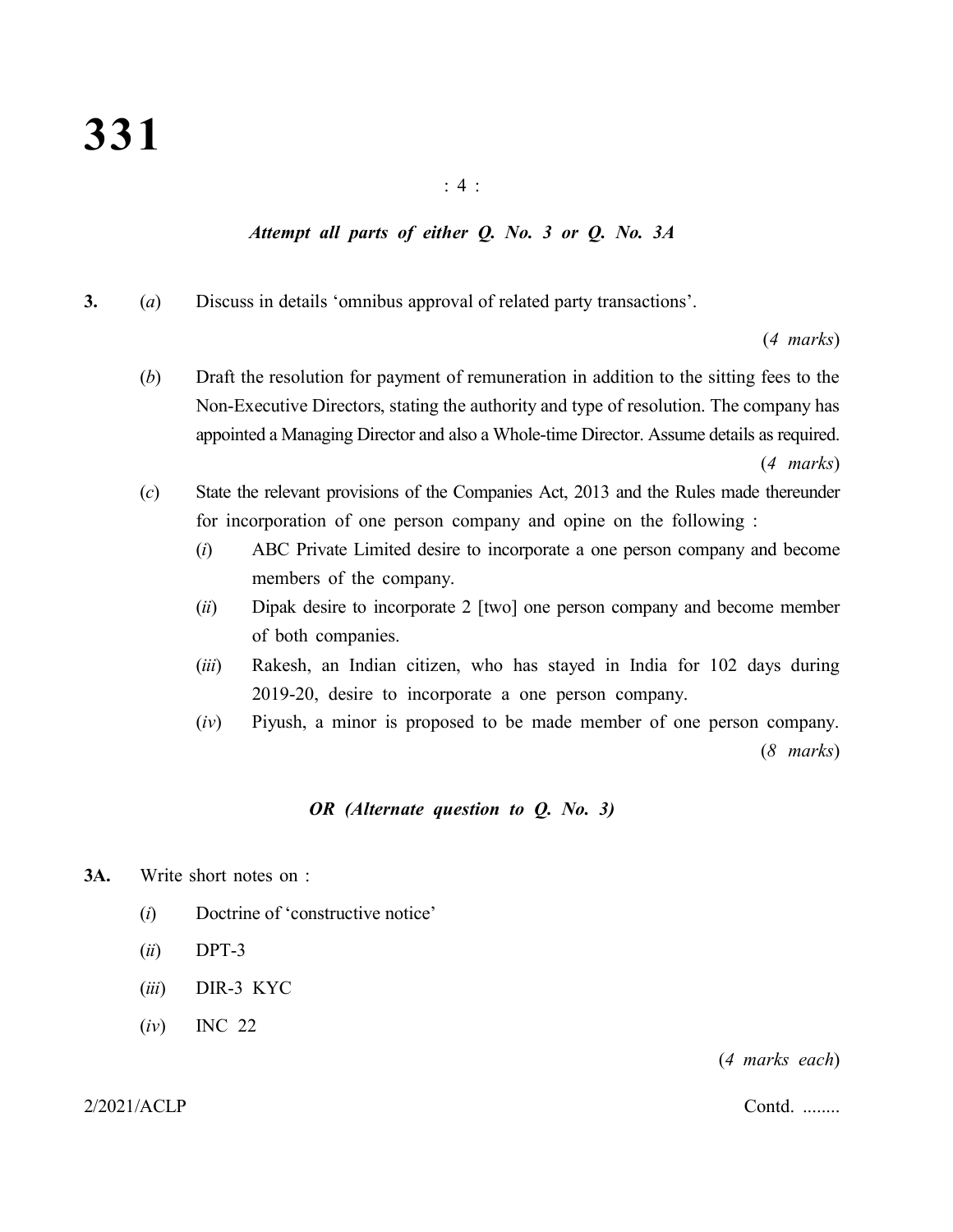- **4.** (*a*) State the matters not to be dealt with by the Board of Directors in a meeting through video conferencing or other audio-visual means.
	- (*b*) Narrate the circumstances in which the Registrar of Companies can remove the name of a company.
	- (*c*) Briefly state the provisions of Singapore Companies Act in respect of treasury shares.
	- (*d*) Ahuja, Managing Director of PQR Limited is convicted and sentenced to pay fine for violation of the provisions of the Factories Act, 1948. A shareholder has filed a petition seeking directions that Ahuja should vacate his position as the Managing Director. Discuss the provisions of the Companies Act, 2013 and opine if directions as requested in the petition can be passed.

(*4 marks each*)

- **5.** (*a*) List the businesses that are required to be transacted by means of voting only though postal ballot as provided under the Companies Act, 2013 and the Rules made thereunder.
	- (*b*) XYZ Limited has during the financial year 2019-20, made private placement of 15,00,000 equity shares of  $\bar{\tau}$  10 each at a issue price of  $\bar{\tau}$  15 per share as below.
		- (*i*) No approval of the shareholders has been obtained for the private placement.
		- (*ii*) The subscription amount was deposited in the current account of the company and was utilized before allotment.
		- (*iii*) The private placement is made to 230 persons including 10 qualified institutional bidders.
		- (*iv*) Out of 70 persons to whom private placement is made 10 persons have paid the subscription amount in cash.

State the provisions of the Companies Act, 2013 and the Rules made thereunder and opine if the company has complied with the provisions in respect of the above.

(*8 marks each*)

2/2021/ACLP P.T.O.